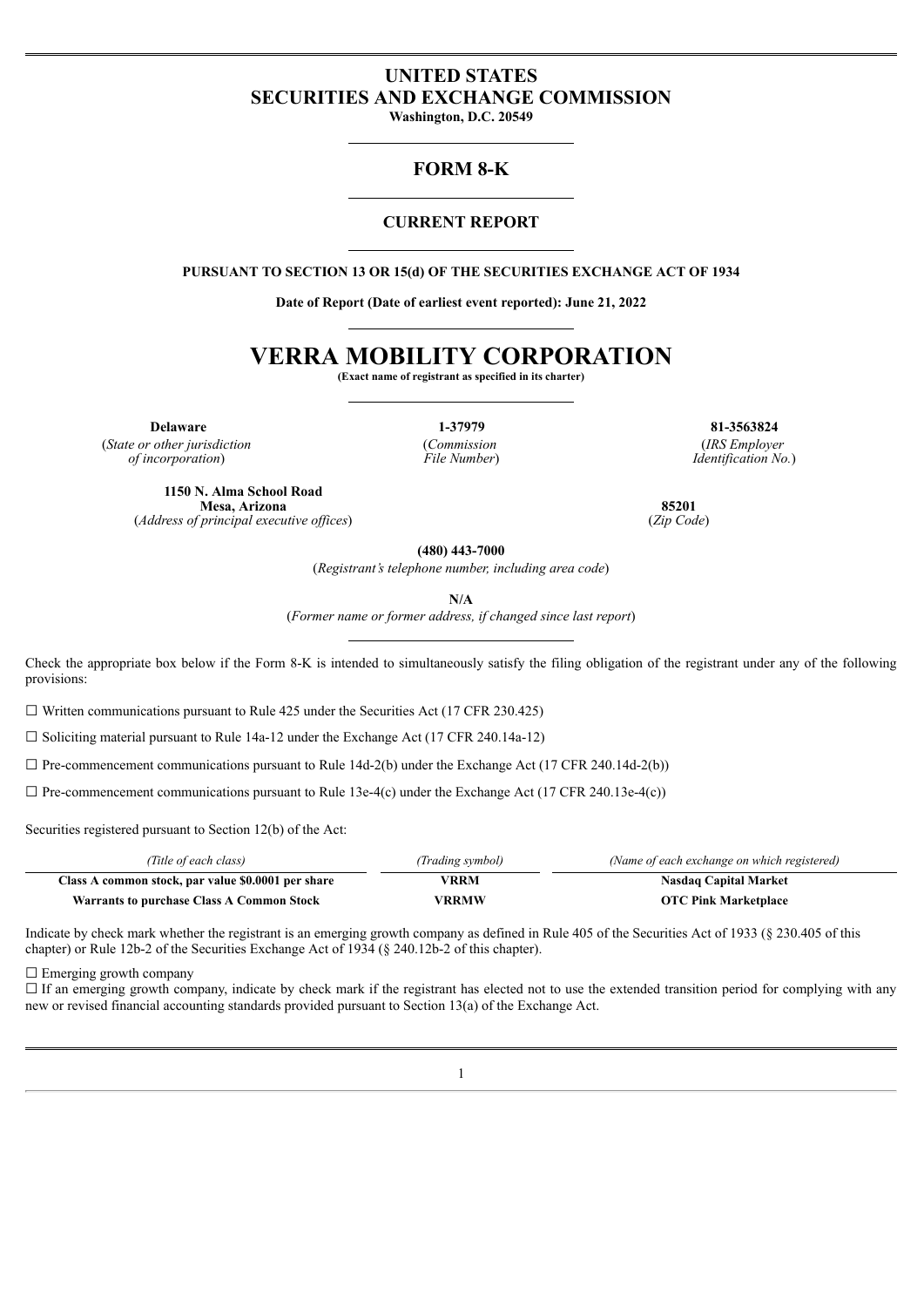#### **Item 5.07 Submission of Matters to a Vote of Security Holders.**

Verra Mobility Corporation (the "*Company*") held its 2022 annual meeting of stockholders (the "*Annual Meeting*") on June 21, 2022. At the Annual Meeting, the Company's stockholders voted on three proposals. The proposals are described in the Company's definitive proxy statement on Schedule 14A (the "*Proxy Statement*") filed with the Securities and Exchange Commission on May 2, 2022. As of April 25, 2022, the record date for the Annual Meeting, there were 156,225,265 shares of the Company's Class A Common Stock issued, outstanding and entitled to vote on the proposals voted on at the Annual Meeting. The voting results for each of the proposals are set forth below.

1. *Election of Directors*. The Company's stockholders elected, by the vote indicated below, the following two persons as Class I directors of the Company, each to serve as such until the Company's annual meeting of stockholders to be held in 2025, or until his respective successor is duly elected and qualified:

| Nominee       | Votes For  | Votes Withheld | <b>Broker Non-Votes</b> |
|---------------|------------|----------------|-------------------------|
| Douglas Davis | 93.342.712 | 26,921,709     | 9.670.498               |
| Cynthia Russo | 93,995,905 | 26,268,516     | 9,670,498               |

2. *Approval of Executive Compensation*. The Company's stockholders approved, on a non-binding basis, the compensation of the Company's named executive officers as described in the Proxy Statement, by the vote indicated below:

| votes For    | $\bm{\lambda}$ gains'<br>voter | entions | -Votes<br>Broker<br>Non- |
|--------------|--------------------------------|---------|--------------------------|
| l 1 Q<br>08. | .988                           | 22,750  | 100<br>70                |
|              |                                |         |                          |

3. Ratification of Ernst & Young LLP as the Company's Independent Registered Public Accounting Firm. The stockholders ratified the selection of Ernst & Young LLP as the Company's independent registered public accounting firm for the fiscal year ending December 31, 2022, by the vote indicated below:

| Votes For   | <b>Votes Against</b> | <b>Abstentions</b> |
|-------------|----------------------|--------------------|
| 129,521,218 | 402,495              | 11,206             |

No other proposals were submitted to a vote of the Company's stockholders at the Annual Meeting.

2